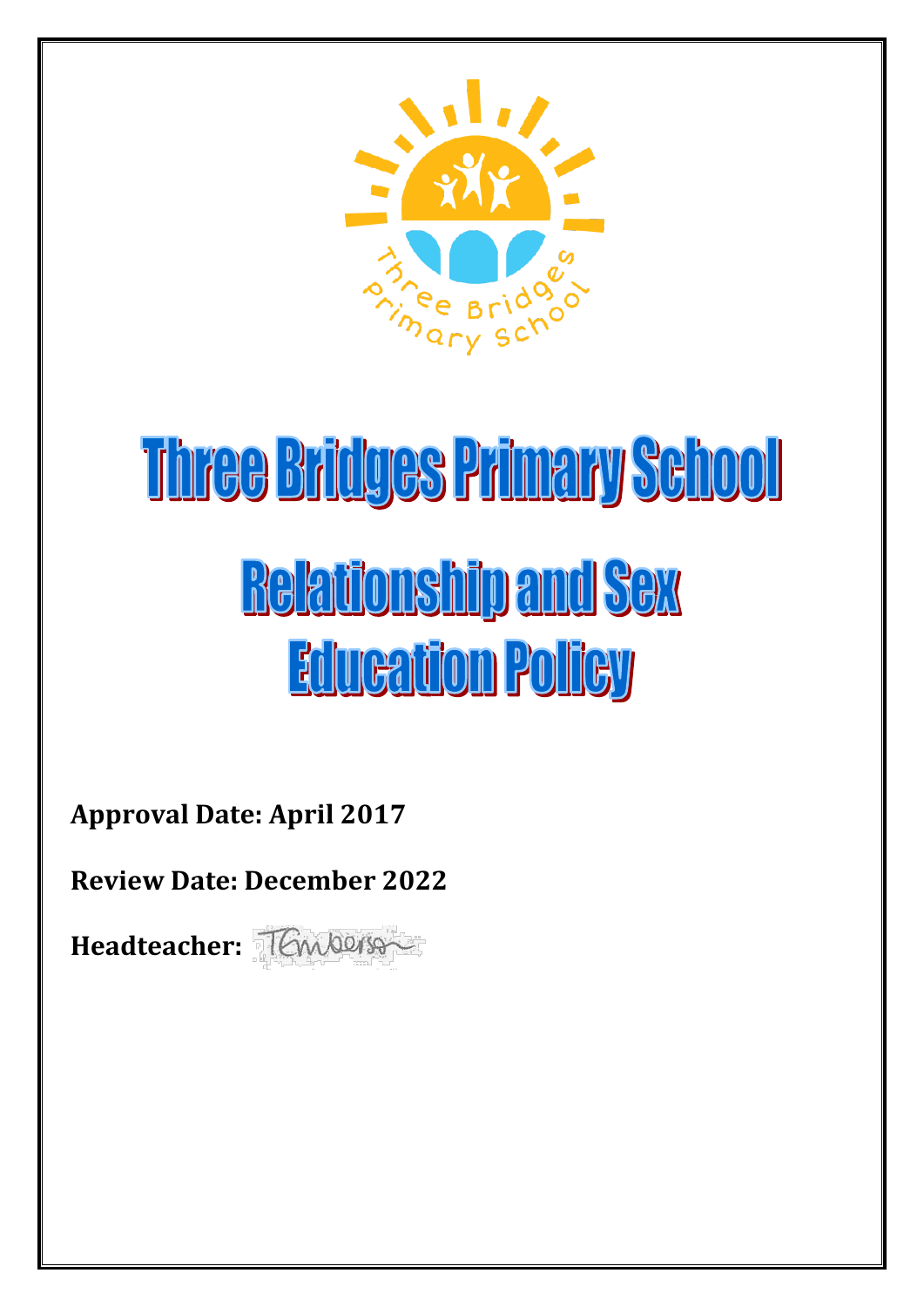### **Three Bridges Primary School Relationship and Sex Education (RSE) Policy**

## **Introduction**

At Three Bridges Primary School we believe that RSE is an essential part of a child's education, in preparing them for a future as confident individuals with the knowledge and skills they will need as they mature. From September 2020 this will be taught in all year groups.

## **Aims and Objectives**

We aim to:

- inform the children of scientific and biological facts at the appropriate stage
- foster self-esteem, confidence and positive body image
- enable them to explore and ask questions about themselves and others
- encourage positive relationships with those around them
- ensure children have the knowledge and skills to keep themselves safe now and in the future

## **Context**

RSE is taught across the school from Reception through to Year 6 and is embedded in the school curriculum across both key stages, therefore eliminating any taboos or misinformation. Most of the topics are covered within Science or PSHE lessons and only occasionally are there stand-alone sessions where children may watch DVD support materials (the school currently uses Yasmine and Tom materials that are available on the Family Planning Association website and also refers to Education 4 Safeguarding materials). These have been selected on the basis of their being a more culturally sensitive version, appropriate for our school community. All parents are given the opportunity to view these resources prior to screening.

The youngest children in the school begin by learning about family and friends, with the emphasis very much on relationships with those around us. As they progress through the school they will cover differences between boys and girls, animal reproduction, changes, puberty and body image and finally human reproduction.

#### **Roles and responsibilities**

#### **Parents**

We know that parents/ carers will decide how they want to address these discussions at home and understand that this is not always easy. Parents can withdraw their child from sex education. This must be communicated with the school.

#### **Teachers**

Most often, RSE will be delivered by class teachers during PSHE and Science lessons. Occasionally (in year 5 and 6) classes are split on a gender basis to be taught by a member of staff of the same gender (where possible) to discuss the more personal aspects of puberty and relationships, including those of a sexual nature. Teachers make themselves available to answer appropriate questions as and when required. Questions that are deemed inappropriate for the age group will be referred to parents/carers.

## **Head Teacher and Governors**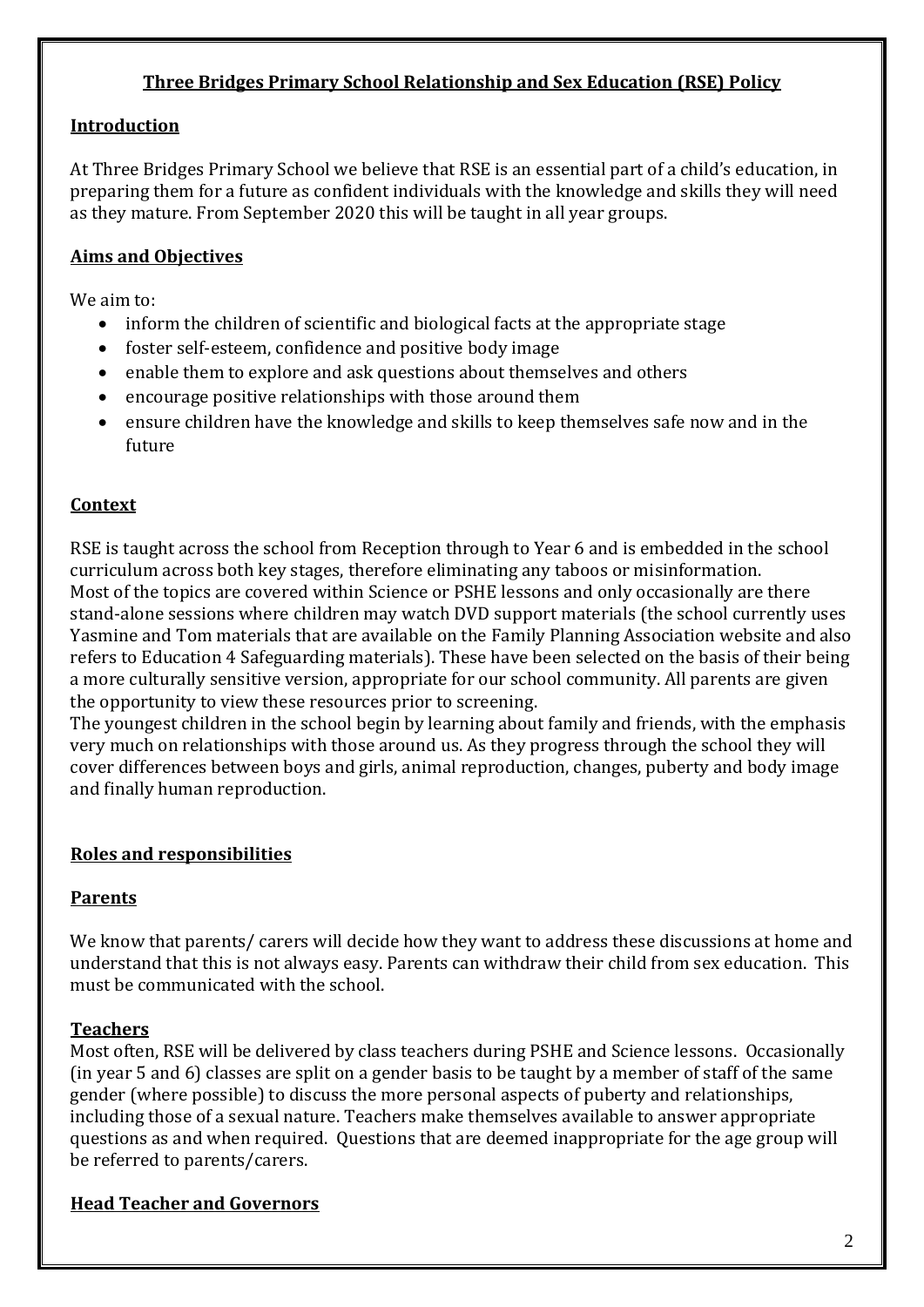It is the responsibility of the Head Teacher to ensure that both staff and parents are informed about this RSE policy, and that the policy is implemented effectively.

The Head Teacher works in partnership with the Governors to monitor and review all policies on a regular basis.

## **Confidentiality**

Teachers conduct RSE lessons in a sensitive, age appropriate manner and in confidence. The children are expected to respect this confidence and can therefore contribute freely to discussions. However, if a child makes reference to any behaviour that may suggest cause for concern, the teacher will take the disclosure seriously and deal with it as a matter of child protection. This will be referred to the Designated Safeguarding Lead within school and dealt with in consultation with health care professionals (see Child Protection Policy).

**Previous Sex & Relationship policy approved March 2017**